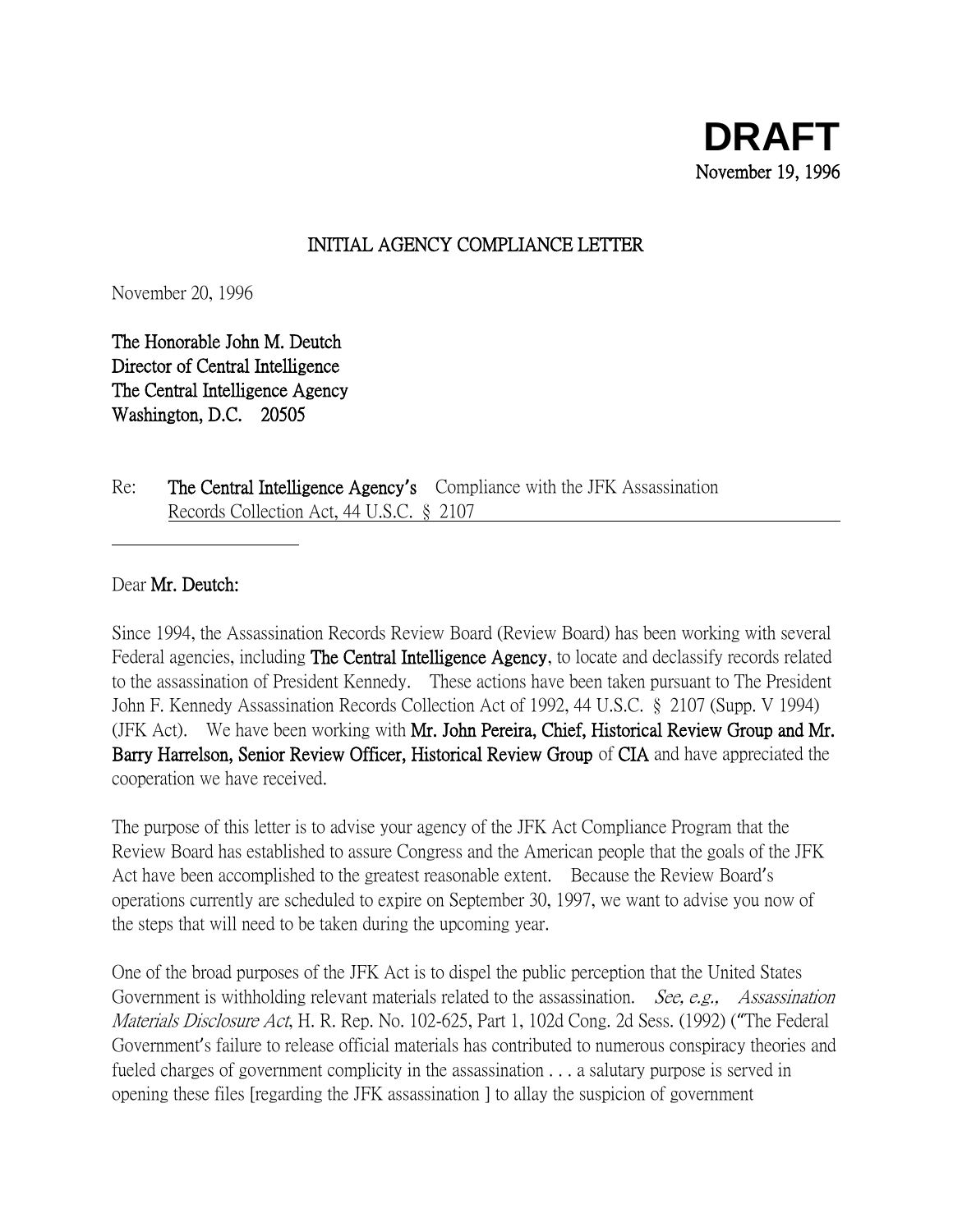# The Honorable John M. Deutch November 20, 1996

Page 2

cover-up."). The Review Board believes that this purpose can best be effected if each agency fully explains the steps it has taken to locate and release relevant records that relate to the Kennedy assassination, including a full explanation of the circumstances surrounding the destruction of any relevant records.

Under the powers granted to the Review Board by Section  $7(j)(1)(A)$ ,  $(B)$ ,  $(C)$ ,  $(D)$ , and  $(F)$  of the JFK Act, we hereby notify you of the following measures that should be taken by the dates provided.

1. Designation of Agency Compliance Official (or officials) and statement of intent to comply with the JFK Act. By December 2, 1996, your agency shall designate an Agency Compliance Official who ultimately will be responsible for ensuring that the agency has complied with its obligations under the JFK Act, including the identification, location, and organization of assassination records and the transmission of those records to the National Archives and Records Administration ("National Archives"). Although the Review Board assumes that Mr. John Pereira or Mr. Barry Harrelson will serve in this position, we nevertheless await your formal confirmation. To the extent necessary to fully describe its compliance with the JFK Act, your agency may designate additional persons with knowledge of the measures that have been undertaken to locate assassination records.

We also request that your letter also conveys your agreement to adhere to the compliance procedures outlined in this letter. To the extent that any compliance procedure described below appears to be unreasonable or to present difficulties that we may not have anticipated, we request that you identify with specificity those procedures and make alternate suggestions to us.

- 2. Initial Statement of Compliance. By January 6, 1997, the Agency Compliance Official shall prepare an initial written statement of the agency's compliance with the JFK Act ("Statement of Compliance"), setting forth the steps that the agency has taken to locate and process assassination records. The written statement shall include, to the fullest reasonable extent, the following information:
	- a. A complete description of all steps that your agency took to identify and locate assassination records including, but not limited to, an identification of the major record collections and files that were consulted in the agency's search, any departmental file indices consulted, the names and titles of the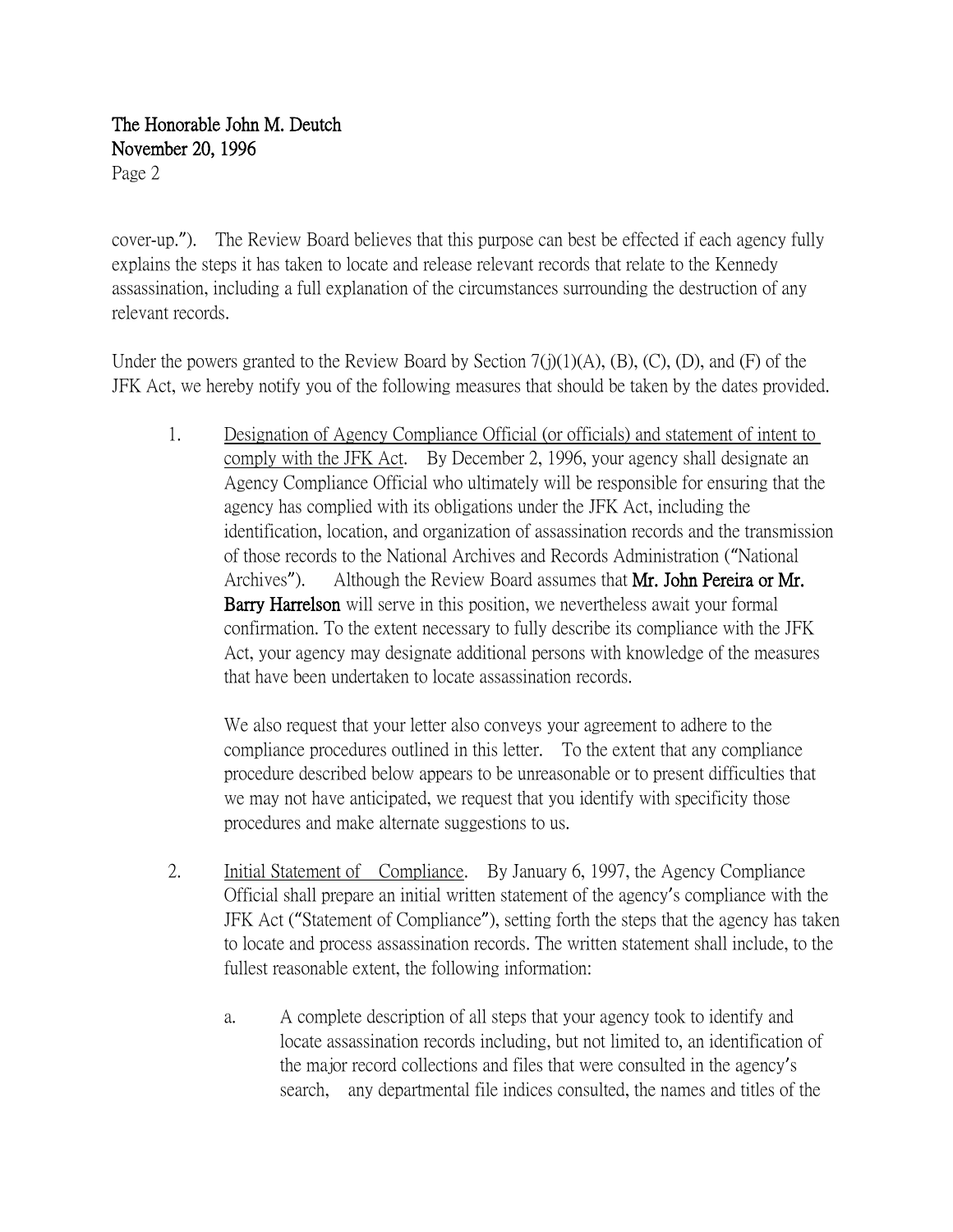## The Honorable John M. Deutch November 20, 1996

Page 3

persons who were tasked with conducting searches, the physical locations of the records that were searched, the off-site storage facilities  $(e.g.,$  Federal Records Centers) searched, the specific steps that were taken to locate and retrieve materials in archives, and any other criteria used by the agency to locate assassination records.

b. A description of the steps that the agency took in direct response to specific requests of the Review Board to locate certain additional records or information relating to the assassination. In particular, we ask that the CIA describe what it has done to address the following requests: CIA-9, Publications and Analytical Materials (See David G. Marwell letter dated March 6, 1996 to Mr. John Pereira); CIA-11, Silvia Duran**'**s Original Statement (See David G. Marwell letter dated May 3, 1996 to Mr. John Pereira); CIA-12, JMWAVE Materials (See David G. Marwell letter dated May 22, 1996 to Mr. John Pereira); and to requests for HTLINGUAL records (See T. Jeremy Gunn Memorandum dated October 1, 1996 to Mr. Barry Harrelson); and for Monthly Operational Reports on Cuban Exile Groups (See Manuel E. Legaspi Memorandum dated October 17, 1996 to Mr. Barry Harrelson).

c. To the extent that any assassination-related records have been destroyed by the agency or any agency official, a full and specific explanation of the circumstances surrounding the destruction of such such records.

- d. The status of remaining work that you can now identify that needs to be completed by your agency in order to comply fully with the JFK Act, including an identification of the categories of records that must be processed and transmitted to the National Archives, a description of any additional searches for files that must be done, and the projected date(s) for completion of these tasks.
- 3. Review Board Interview With Agency Compliance Official (or Officials). Shortly after the submission of the agency's written Statement of Compliance, the Agency Compliance Official (as well as any persons who helped prepare the agency's initial Statement of Compliance) shall be made available to the Review Board for an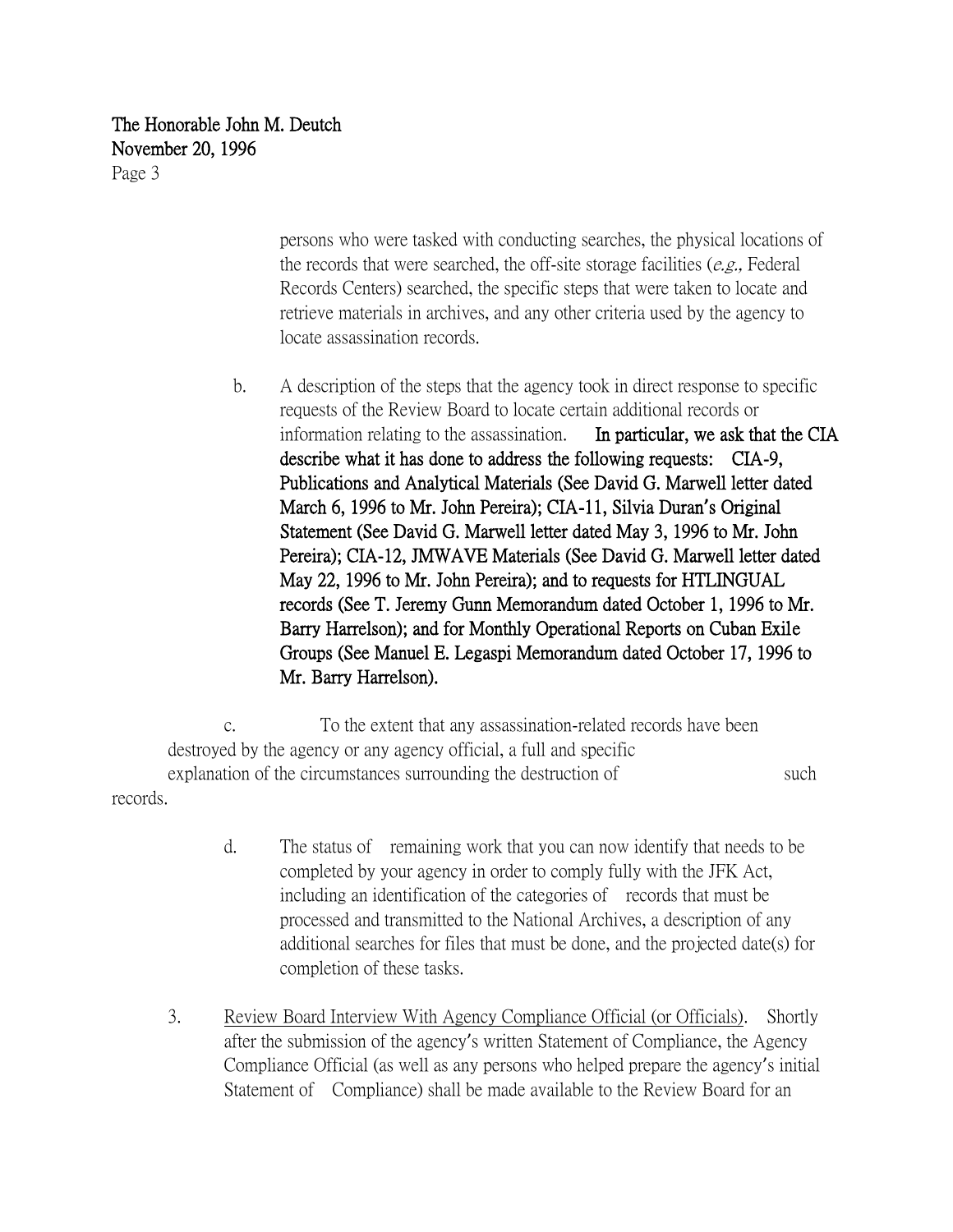## The Honorable John M. Deutch November 20, 1996

Page 4

interview regarding the location of agency assassination records. The interview will be used as an opportunity to resolve any outstanding questions regarding the agency's search, including any follow-up tasks to be completed by the agency. The Review Board anticipates that these interviews will be conducted in January 1997.

- 4. Submission of Final Agency Declaration of Compliance. By July 1, 1997, the agency should expect to complete the process of identification, location, and declassification of its assassination records at which time it will submit to the Review Board a final declaration certifying, under oath, its compliance with the provisions of the JFK Act (the "Final Declaration of Compliance"). This final declaration shall set forth all of the information initially set forth in the initial Statement of Compliance and shall also supplement the initial Statement of Compliance by detailing any further steps that were conducted by the agency in identifying and locating assassination records. The agencies' Final Declarations of Compliance will be included in our final report to Congress.
- 5. Compliance Depositions. Starting on or about August 1, 1997, the Review Board may conduct depositions, under oath, of the Agency Compliance Official along with any other agency officials with responsibility for complying with the JFK Act. The decision to take a compliance deposition of an agency will be made on a case by case basis, taking into account the importance of the agency to the work of the JFK Act and the sufficiency of the agency's efforts to account fully for its compliance with the JFK Act. In the event that the Review Board decides to commence a compliance deposition of an agency, the responsible agency designee(s) will be expected to testify under oath with respect to any and all issues relating to the agency's record search, including the scope of the search, the identity of files searched, the destruction of any relevant records, and any other matters set forth in the Final Declaration of Compliance. Any person obligated to appear for a deposition under oath shall be fully entitled to obtain legal representation.

We look forward to receiving your initial response, by December 2, that designates your Agency Compliance Official and includes your statement regarding your position with respect to the provisions outlined in this letter. To the extent that you have any questions or suggestions regarding the Compliance Program, please do not hesitate to contact our General Counsel, T. Jeremy Gunn, at (202) 724-0088.

Thank you for your cooperation with our work.